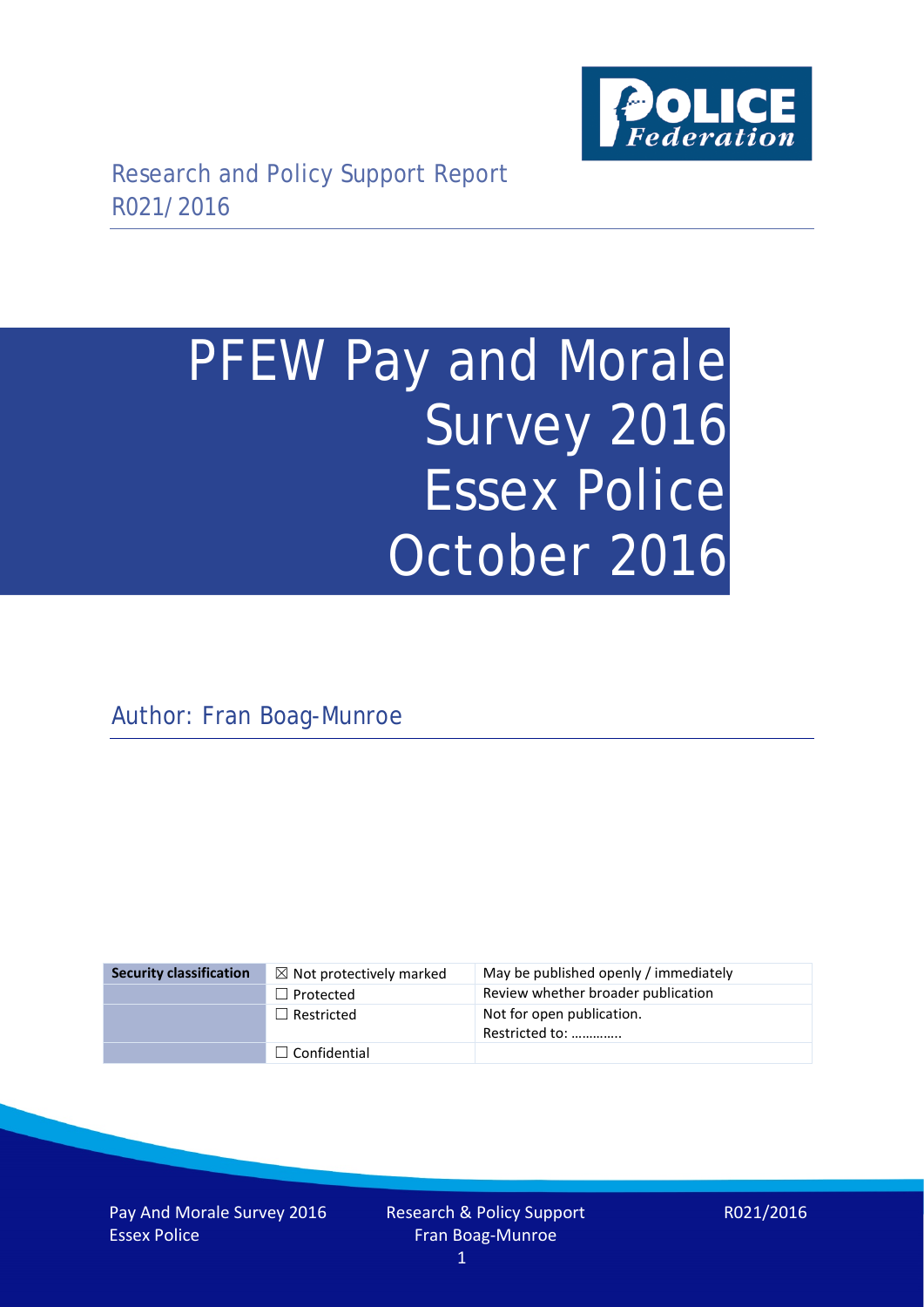### **INTRODUCTION**

This note provides a summary of responses to the PFEW Pay and Morale Survey received from respondents from Essex Police in 2016.

Where appropriate, details of average responses for the police service as a whole are also presented, as well as a ranking of Essex Police compared to other forces. Where rankings are provided, a ranking of 1 represents the force with the highest percentage of respondents expressing a particular attitude or intention, and a ranking of 42 represents the force with the lowest percentage of respondents expressing a particular attitude or intention<sup>[1](#page-1-0)</sup>. One force was excluded from this ranking because the sample size was considered too low to be representative of the force as a whole (<200 responses). Please be aware that the actual differences between individual rank positions may be quite small and, if used, should be interpreted cautiously.

Graphical summaries are also presented which compare the proportion of respondents expressing a particular attitude or intention in each force to the average for the service as a whole. These graphical summaries indicate either 1) that a force has the same proportion of respondents expressing a particular attitude as the national average or lower; 2) that the force has a higher proportion of respondents expressing a particular attitude than the national average; or 3) that the proportion of respondents expressing a particular attitude in a force is 10% or more higher than the national average.

# **RESPONSE RATE AND RESPONDENTS**

325 responses were received from Essex Police, representing a response rate of around 11% (based on March 2016 Home Office figures of officer headcount). The national response rate for the 2016 survey was 35%. Last year's response rate for Essex Police was 18%. Please bear this in mind when making comparisons with last year's findings.

Overall 2% of respondents to the survey declined to state which force they belonged to. The responses from these officers have been included within the national data but are excluded from force-level analysis.

77.6% of responses from Essex Police were received from male officers and 22.4% of responses were from female officers. 69.8% of respondents were Constables, 21.3% were Sergeants and 8.9% were Inspectors or Chief Inspectors.

<span id="page-1-0"></span> $1$  Rankings have been determined at two decimal places.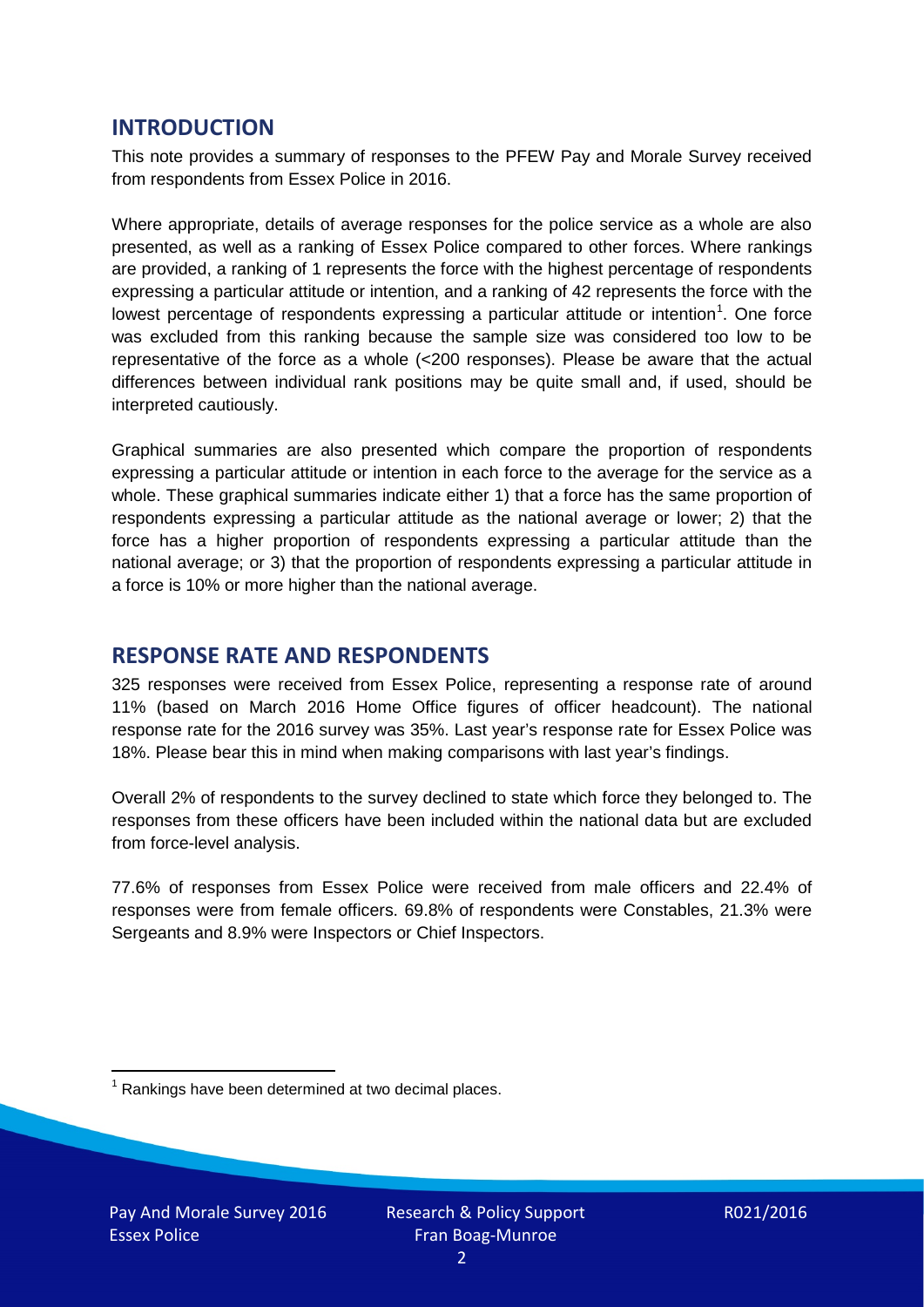# **MORALE**

67.3% of respondents from Essex Police told us that their morale is currently low.

Nationally, the proportion of respondents reporting low personal morale ranges from 72.0% at the top ranking force to 41.9% at the bottom ranking force. In terms of the proportion of respondents with low morale, Essex Police ranks 2 out of 42, meaning that, compared to Essex Police, there are 40 forces with a smaller proportion of respondents reporting low morale.

97.7% of respondents from Essex Police felt that morale within the force is currently low.

Across England and Wales as a whole, the proportion of respondents reporting low force morale ranges from 98.8% at the top ranking force to 74.1% at the bottom ranking force. In terms of the proportion of respondents reporting low force morale, Essex Police ranks 3 out of 42 forces, meaning that there are 39 forces with a smaller proportion of respondents who feel that morale within their force is low.

Comparison of 2016 and 2015 figures for morale in Essex Police are provided in the table below.

|                     | 2016  | 2015  |
|---------------------|-------|-------|
| Low personal morale | 67.3% | 73.0% |
| Low force morale    | 97.7% | 97.8% |

The proportion of respondents in the police service as a whole who said that their morale is low was 55.9%; this compares to 70.1% of respondents to the PFEW Pay and Morale survey in 2016; the proportion of respondents reporting low morale in 2016 was significant smaller than in [2](#page-2-0)015 $^2$ .

The proportion of respondents in the service as a whole who said that morale in their force was low was 89.5%; in 2015, this proportion was 94.6%. Again the difference between 2016 and 2015 was statistically significant<sup>[3](#page-2-1)</sup>.

<span id="page-2-0"></span> $2$ <sup>2</sup> Z= 40.1, p < 0.001

<span id="page-2-1"></span> $3$  Z=25.2, p < 0.001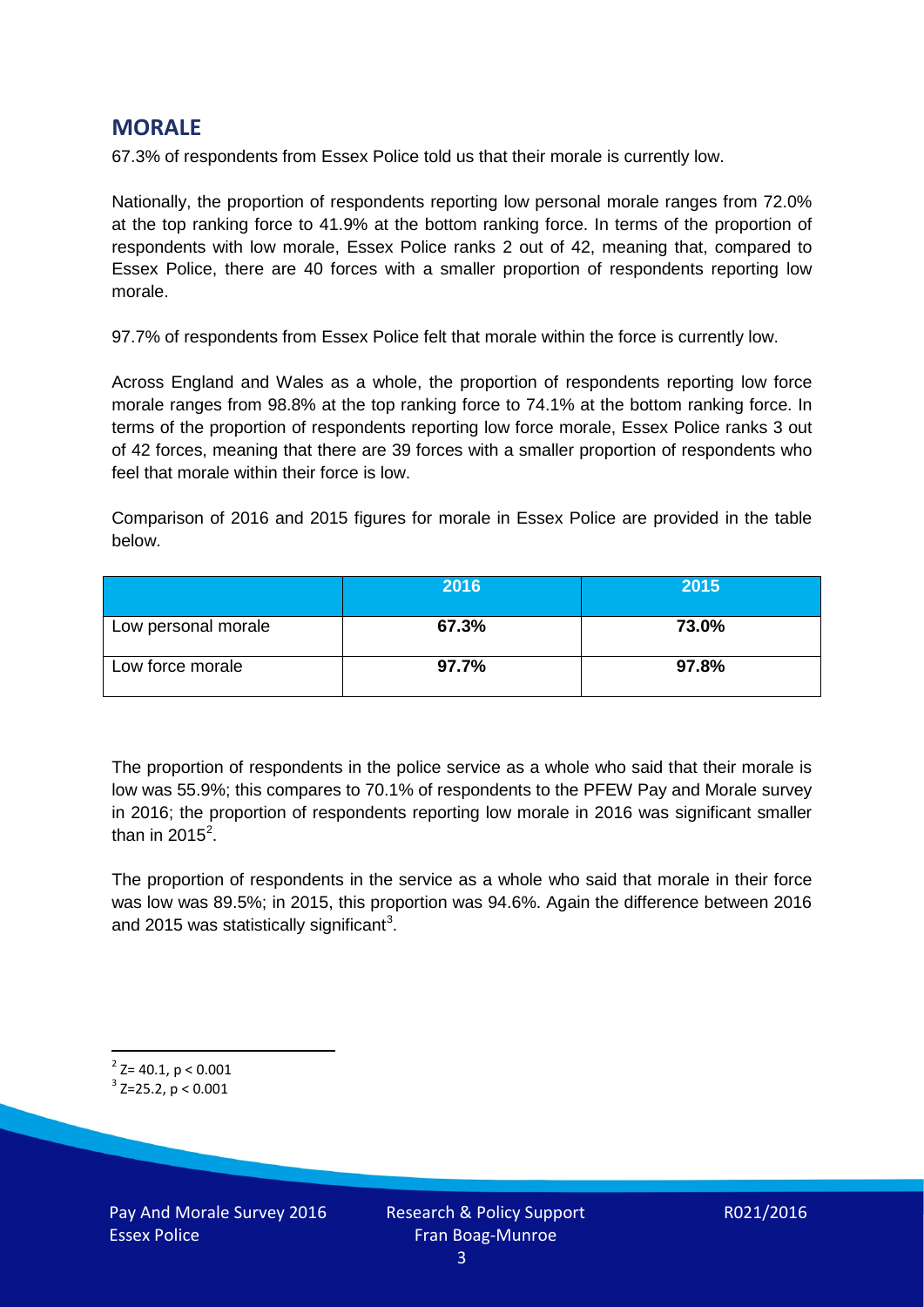*Proportion of respondents reporting low personal morale compared to national average in 2016*



#### *REASONS FOR LOW MORALE*

The survey asked respondents about the factors that had a positive or negative effect on their morale, the table below shows the proportion of respondents in Essex Police who said a particular factor has had a negative effect upon their morale compared to the national average.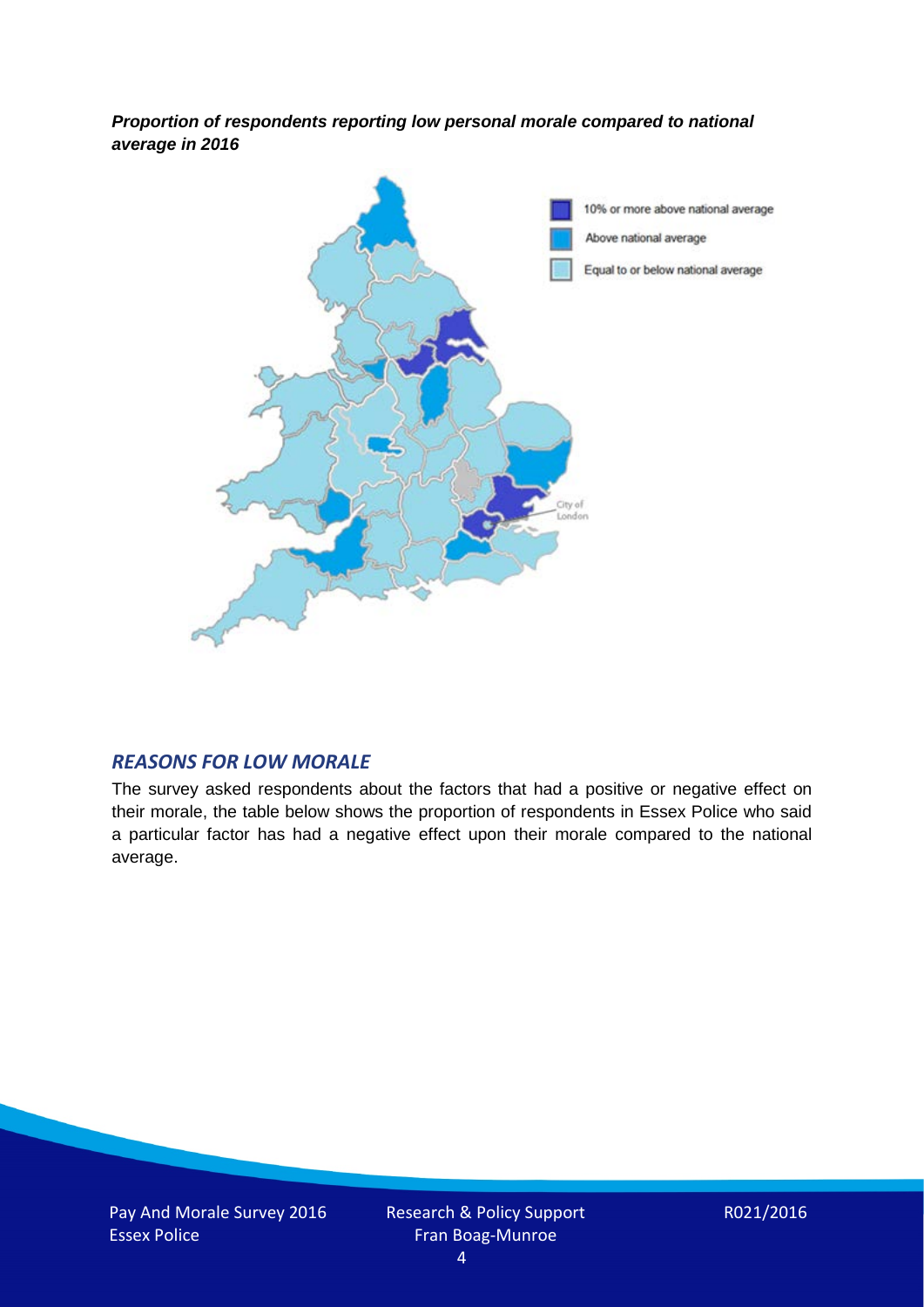| <b>Factor</b>                                  | <b>Negative effect on morale</b><br>(Essex Police) | <b>Negative effect on morale</b><br><b>(England and Wales)</b> |
|------------------------------------------------|----------------------------------------------------|----------------------------------------------------------------|
| Pay and benefits (including<br>pension)        | 70.3%                                              | 70.9%                                                          |
| Day-to-day job role                            | 52.5%                                              | 39.9%                                                          |
| Workload and responsibilities                  | 63.7%                                              | 52.4%                                                          |
| Work-life balance                              | 72.8%                                              | 58.2%                                                          |
| Opportunities for<br>development and promotion | 46.4%                                              | 49.9%                                                          |
| Health and wellbeing                           | 61.4%                                              | 54.3%                                                          |
| How the police as a whole<br>are treated       | 90.5%                                              | 84.2%                                                          |
| Treatment by senior<br>managers                | 48.4%                                              | 42.1%                                                          |

# **ATTITUDES TOWARDS THE POLICE**

78.6% of respondents from Essex Police said that they would not recommend joining the police to others.

Nationally, the proportion of respondents who said that they would not recommend joining the police to others ranges from 78.6% in the top ranking force to 55.4% in the bottom ranking force. Compared to the other forces in England and Wales, Essex Police ranks 1 out of 42; there are therefore 41 forces with a smaller proportion of respondents who say that they would not recommend joining the police to others.

74.9% of respondents from Essex Police said that they did not feel valued within the police.

The proportion of respondents who did not feel valued ranges from 79.2% in the top ranking force to 53.1% in the bottom ranking force. In terms of the proportion of respondents who did not feel valued within the police, Essex Police ranks 3 out of 42; there are 39 forces with a smaller proportion of respondents who did not feel valued.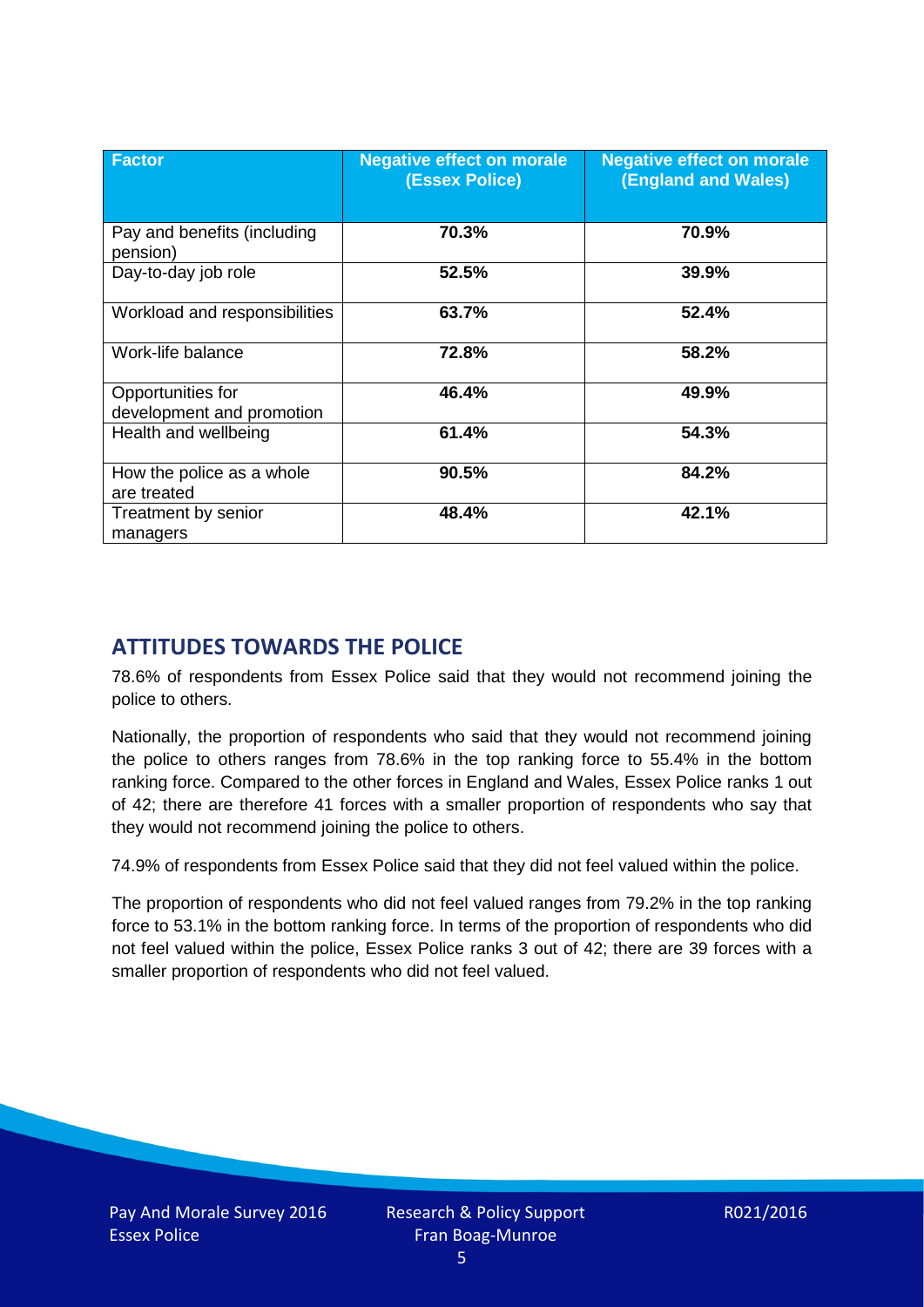|                                                           | 2016  | 2015  |
|-----------------------------------------------------------|-------|-------|
| would<br>not<br>recommend joining<br>the police to others | 78.6% | 81.8% |
| I do not feel valued<br>in the police                     | 74.9% | 80.0% |

For the service as a whole, the proportion of respondents in 2016 who said that they would not recommend joining the police to others was 69.9%. In 2015, 76.3% of respondents said that they would not recommend joining the police. The difference between 2016 and 2015 is statistically significant<sup>[4](#page-5-0)</sup>.

Across the police service as a whole, 67.3% of respondents said that they did not feel valued; compared to 74.7% of respondents in last year's survey. A significantly smaller proportion of respondents did not feel valued this year compared to 201[5](#page-5-1)<sup>5</sup>.

#### *Proportion of respondents who would not recommend the police to others compared to national average in 2016*



<span id="page-5-1"></span><span id="page-5-0"></span> $4$  Z = 19.6, p < 0.001  $5$  Z = 22.1, p < 0.001

Pay And Morale Survey 2016 Essex Police

Research & Policy Support Fran Boag-Munroe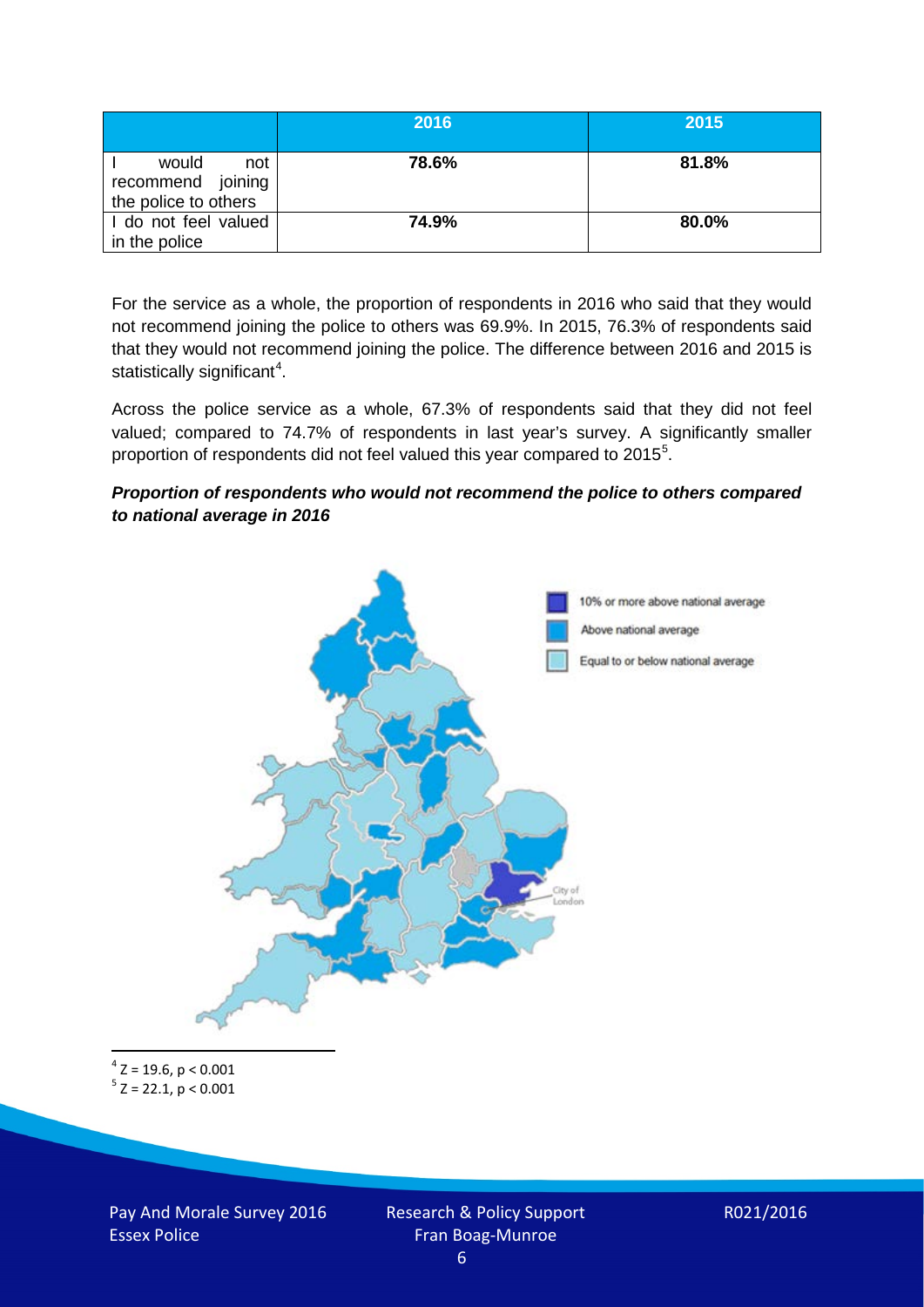# **INTENTION TO LEAVE**

15.8% of respondents from Essex Police told us that they intend to leave the police service within two years. A further 20.1% of respondents said that they currently do not know what their intentions are with regards to staying in or leaving the police.

The proportion of respondents who planned to leave the police ranged from 21.5% at the top ranking force to 4.5% at the bottom ranking force. In terms of the proportion of respondents intending to leave, Essex Police ranks 4 out of 42 forces, meaning that there are 38 forces with a smaller proportion of respondents intending to leave within two years.

Comparison of 2016 and 2015 figures for intention to leave in Essex Police are provided in the table below.

|                                                | 2016  | 2015  |
|------------------------------------------------|-------|-------|
| Intend to leave the police<br>within two years | 15.8% | 17.5% |

For the service as a whole, 11.8% of respondents planned to leave the police service within two years; in 2015, 15.6% of respondents said that they intended to leave within two years. A significantly smaller proportion of respondents intended to leave the police service in 2015 compared to 201[6](#page-6-0)<sup>6</sup>.

<span id="page-6-0"></span> $6$  Z = 15.2, p < 0.001

Pay And Morale Survey 2016 Essex Police

Research & Policy Support Fran Boag-Munroe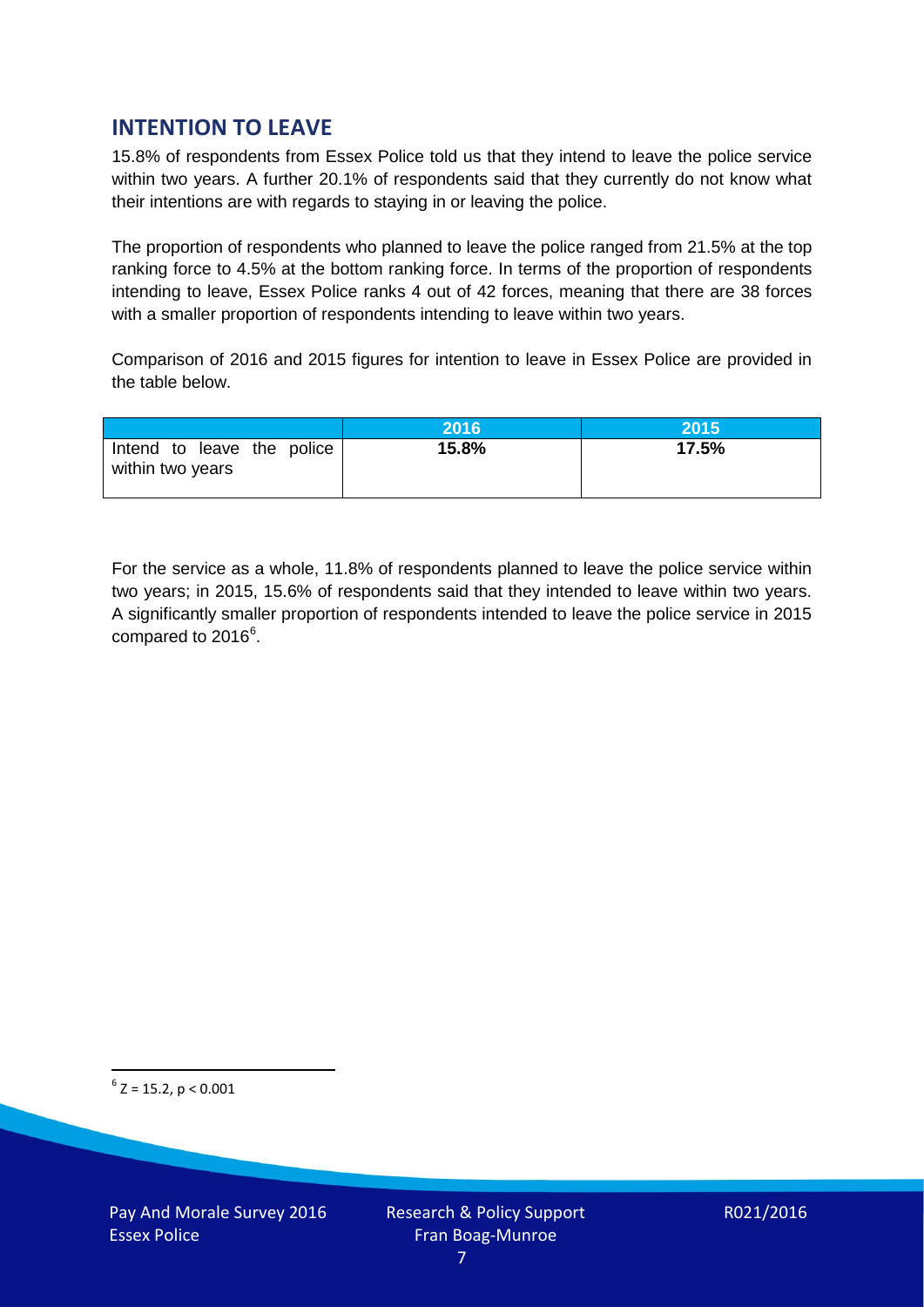*Proportion of respondents intending to leave the police within two years compared to national average in 2016*



# *REASONS FOR INTENDING TO LEAVE THE POLICE SERVICE*

Respondents who had said they intended to leave were asked to indicate the reasons behind this intention. The table below shows the proportion of respondents in Essex Police who said that a particular factor has had a major effect on their intention to leave, compared to the national average.

Please be aware that respondents were able to choose more than one option therefore the figures provide below will not add up to 100%.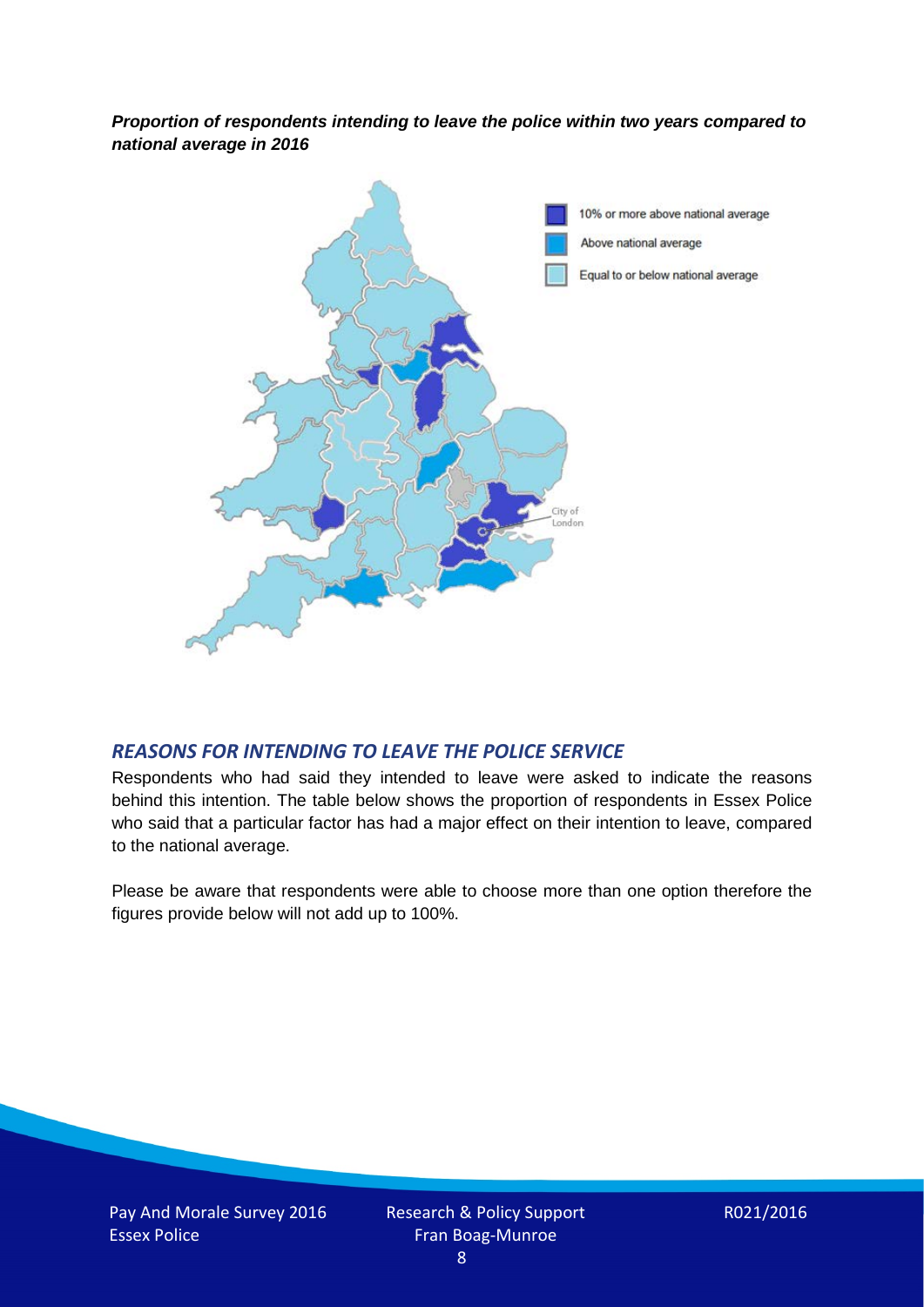| <b>Factor</b>                                          | <b>Major effect on intention to</b><br><b>leave (Essex Police)</b> | <b>Major effect on intention to</b><br><b>leave (England and Wales)</b> |
|--------------------------------------------------------|--------------------------------------------------------------------|-------------------------------------------------------------------------|
| The impact of your job on<br>your family/personal life | 56.3%                                                              | 57.2%                                                                   |
| Your morale                                            | 87.5%                                                              | 81.7%                                                                   |
| Your opportunities for<br>development and promotion    | 29.2%                                                              | 49.1%                                                                   |
| Your pay and benefits                                  | 64.6%                                                              | 67.6%                                                                   |
| Better job opportunities<br>outside of the Police      | 50.0%                                                              | 59.2%                                                                   |
| The impact of the job on your<br>health and wellbeing  | 79.2%                                                              | 69.4%                                                                   |
| Dissatisfaction with your day-<br>to-day job role      | 43.8%                                                              | 43.6%                                                                   |
| Your workload and<br>responsibilities                  | 50.0%                                                              | 41.8%                                                                   |
| How the police was a whole<br>are treated              | 79.2%                                                              | 77.6%                                                                   |
| Your treatment by senior<br>managers                   | 47.9%                                                              | 43.7%                                                                   |

# **PAY AND BENEFITS**

74.8% of respondents from Essex Police told us that they do not feel that they are paid fairly for the responsibilities they have within their job.

Across England and Wales, the proportion of respondents who feel that they are not paid fairly for their responsibilities ranges from 80.8% at the top ranking force to 63.0% at the bottom ranking force. Essex Police ranks 12 out of 42 forces; there are 30 forces with a smaller proportion of respondents who say that they are not fairly paid for the responsibilities within their job.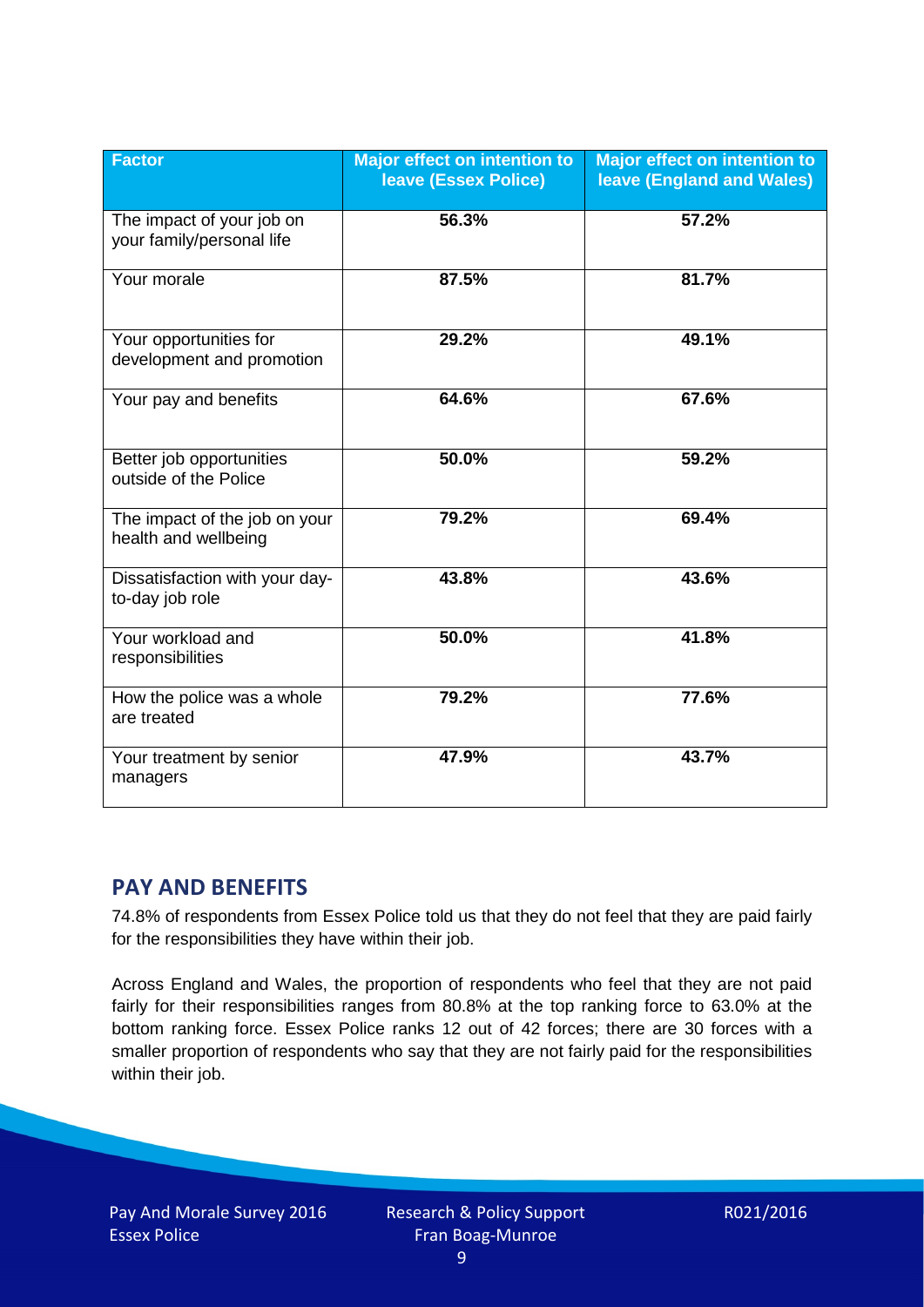69.9% of respondents from Essex Police said that they are dissatisfied with their overall remuneration (including basic pay and allowances) and 71.4% said that they are dissatisfied with their pensions.

Nationally, The proportion of respondents who are dissatisfied with their overall remuneration ranges from 74.2% at the top ranking force to 50.9% at the bottom ranking force. In terms of respondents reporting dissatisfaction with their remuneration, Essex Police ranks 4 out of 42 forces, meaning that there are 38 forces with a smaller proportion of respondents who are dissatisfied with their remuneration.

Pension dissatisfaction ranges from 71.5% at the top ranking force to 55.5% at the bottom ranking force. Essex Police ranks 2 out of 42 forces for this indicator; therefore there are 40 forces with a smaller proportion of respondents who are dissatisfied with their pension.

|                                                                         | 2016  | 2015  |
|-------------------------------------------------------------------------|-------|-------|
| Do not feel fairly paid for the<br>responsibilities within their<br>job | 74.8% | 71.7% |
| Dissatisfied with total<br>remuneration                                 | 69.9% | 64.5% |
| Dissatisfied with pension                                               | 71.4% | 75.2% |

Nationally, 74.4% of respondents said that they were not paid fairly for the responsibilities they have within their job; this proportion was 70.3% in 2015. A significantly larger proportion of respondents said that they were not paid fairly for their responsibilities this year compared to last year<sup>[7](#page-9-0)</sup>.

The proportion of respondents across the police service as a whole who were dissatisfied with their remuneration was 66.7%; this compares to 62.7% in 2015. The difference between the proportion of respondents who were dissatisfied with their overall remuneration in 2016 and 2015 was statistically significant<sup>[8](#page-9-1)</sup>.

<span id="page-9-0"></span> $7$  Z=12.5, p < 0.001

<span id="page-9-1"></span> $8$  Z = 11.4, p < 0.001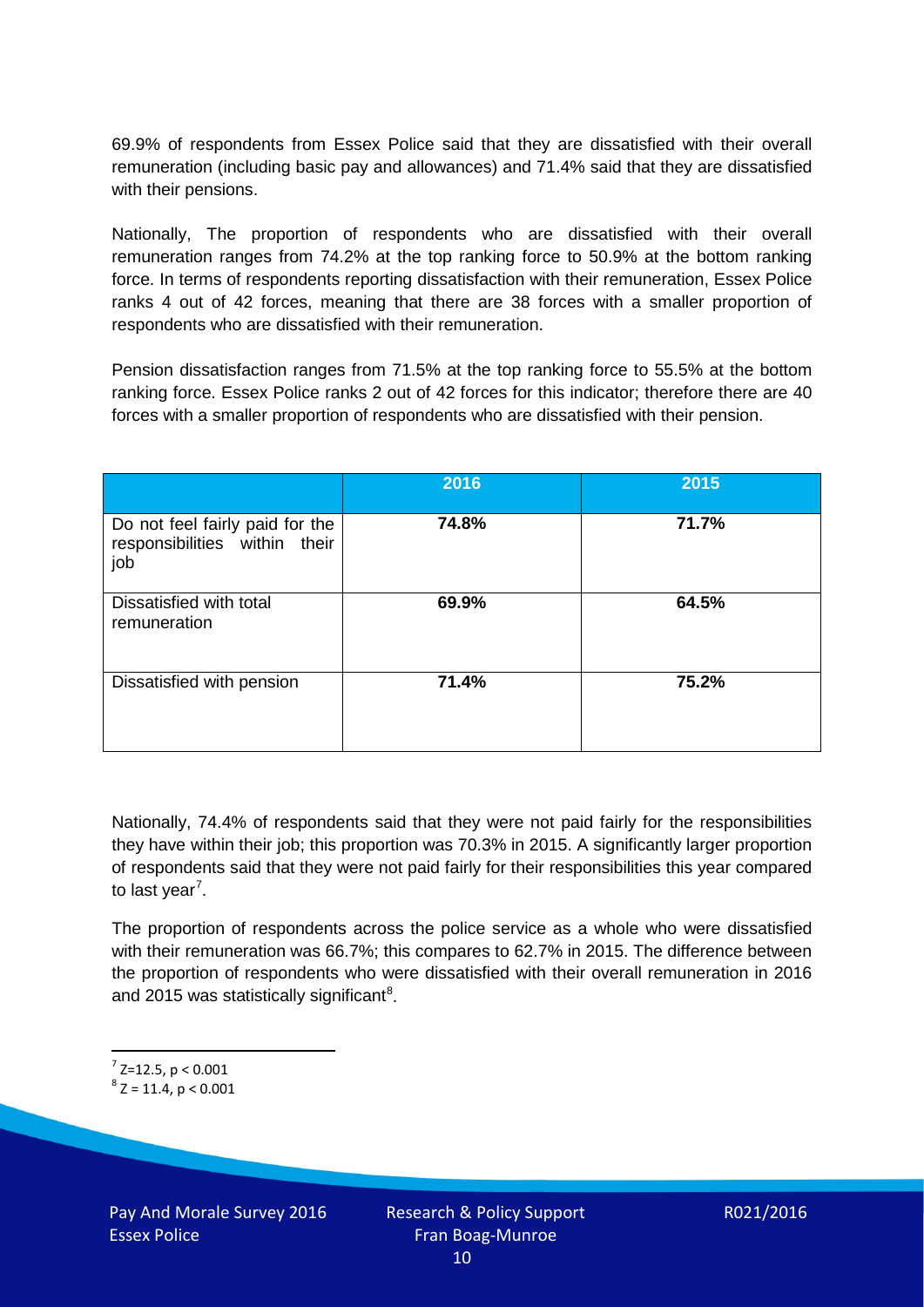Across England and Wales, the proportion of respondents who were dissatisfied with their pension in 2016 was 66.6%; this proportion was 68.9% in 2015. A significantly smaller proportion of respondents were dissatisfied with their pension this year compared to last year<sup>[9](#page-10-0)</sup>.

#### *Proportion of respondents who do not feel fairly paid for the responsibilities within their job compared to national average in 2016*



<span id="page-10-0"></span> $9^9$  Z = 6.7 p < 0.001